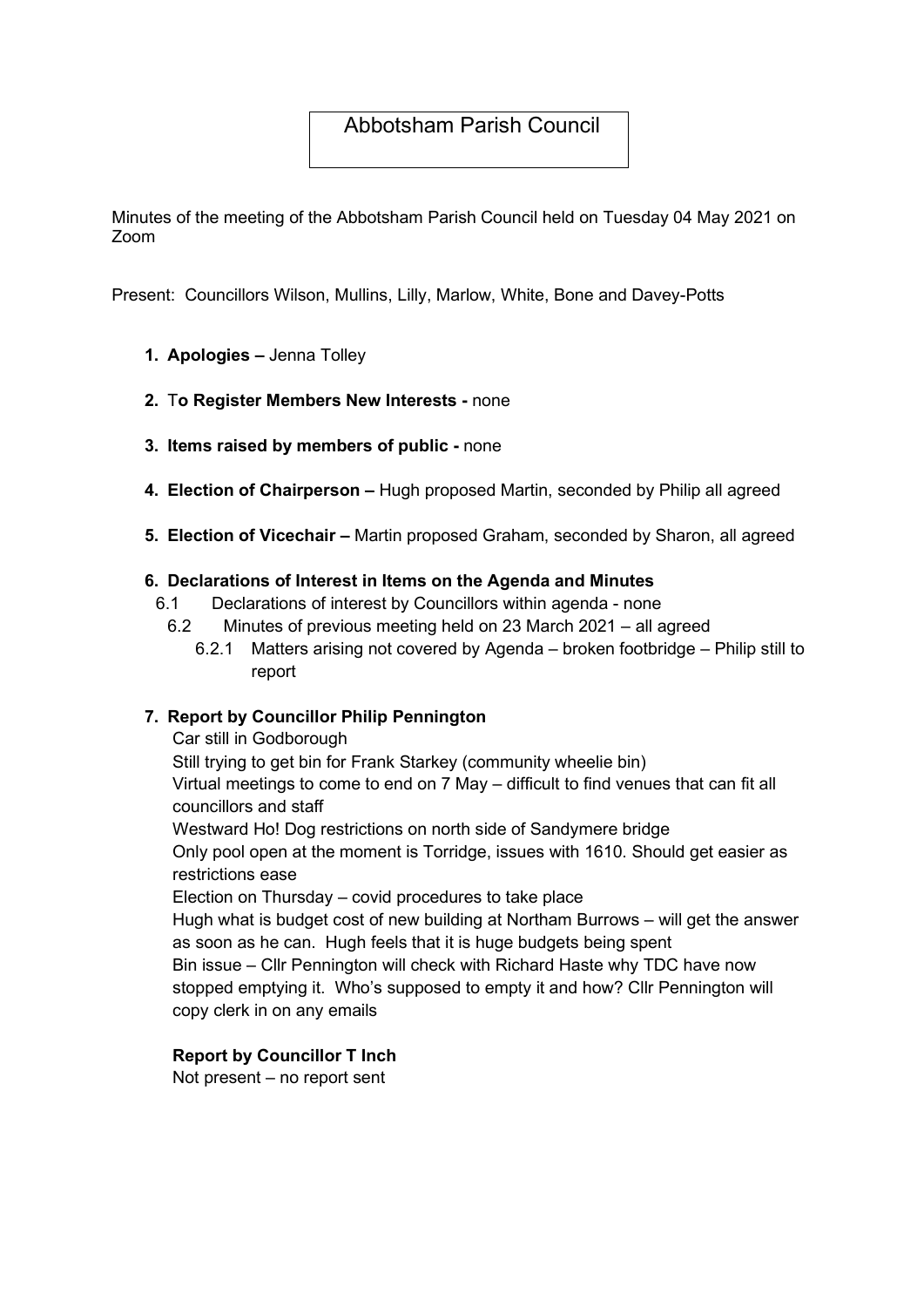### 8. Planning

- 8.1 1/0253/2021/FUL Change of use annexe to self-contained holiday accommodation unit Location: Rixlade Barns Annexe, Abbotsham, Bideford, Devon – Approved
- 8.2 1/1096/2020/FUL Alterations to Farmhouse and erection of garden pod to be used for domestic purposes, Greencliff, Abbotsham - Approved
- 8.3 Licensing application for The Big Sheep 10 am 10 pm what is the application for – is it for music/boxing and licencing. Martin can't see anything to object to. Sharon said people at Rickards Down enjoyed 28 days from full variations (any use without consent)
- 8.4 Prior notification applications for poles by Airband who's land is it on looks like they are on DCC land

### 9. Clerks Report

- 9.1 Emptying of public bins covered under councillor section
- 9.2 Highway issues hedges needs to get back another 3ft, siding order with contractor (Notts Yard) will do it when they are available.
- 9.3 Dog bins Cllr Pennington not followed up on this. Feels that there will be overuse with more visitors to the area.
- 9.4 Virtual meetings ending on 7 May, meeting on 22 June will be held in hall, risk assessment nearer the time depending on government guidance. Accounts to be audited and AGAR to be agreed at that meeting

### 10. Chairs Report

- 10.1 Rural broadband Hugh has contacted BT who don't have any intention to bring fibre to Abbotsham. Philip did get through to someone in BT broadband and they don't have option to do anything at present
- 10.2 Abbotsham Volunteers maintenance around the village going well, session tomorrow, will be working in and around the churchyard. The next Saturday will be based around Rocky Lane – reopen the ditch that was put in 15 years ago
- 10.3 Village Grass cutting 2021/2022 two cuts, Northam Town council are up to the task. Didn't cut the triangle at Pump Lane – St Helens

### 11. Finance

- 11.1.1.1 Information Commissioners Office
- 11.1.2 DALC

### 12. Correspondence

12.1 Round Robin Items – emails sent – Hugh low crime report but residents in Kenwith worry, Cllr Pennington – there is a low crime statistics, but perception is important